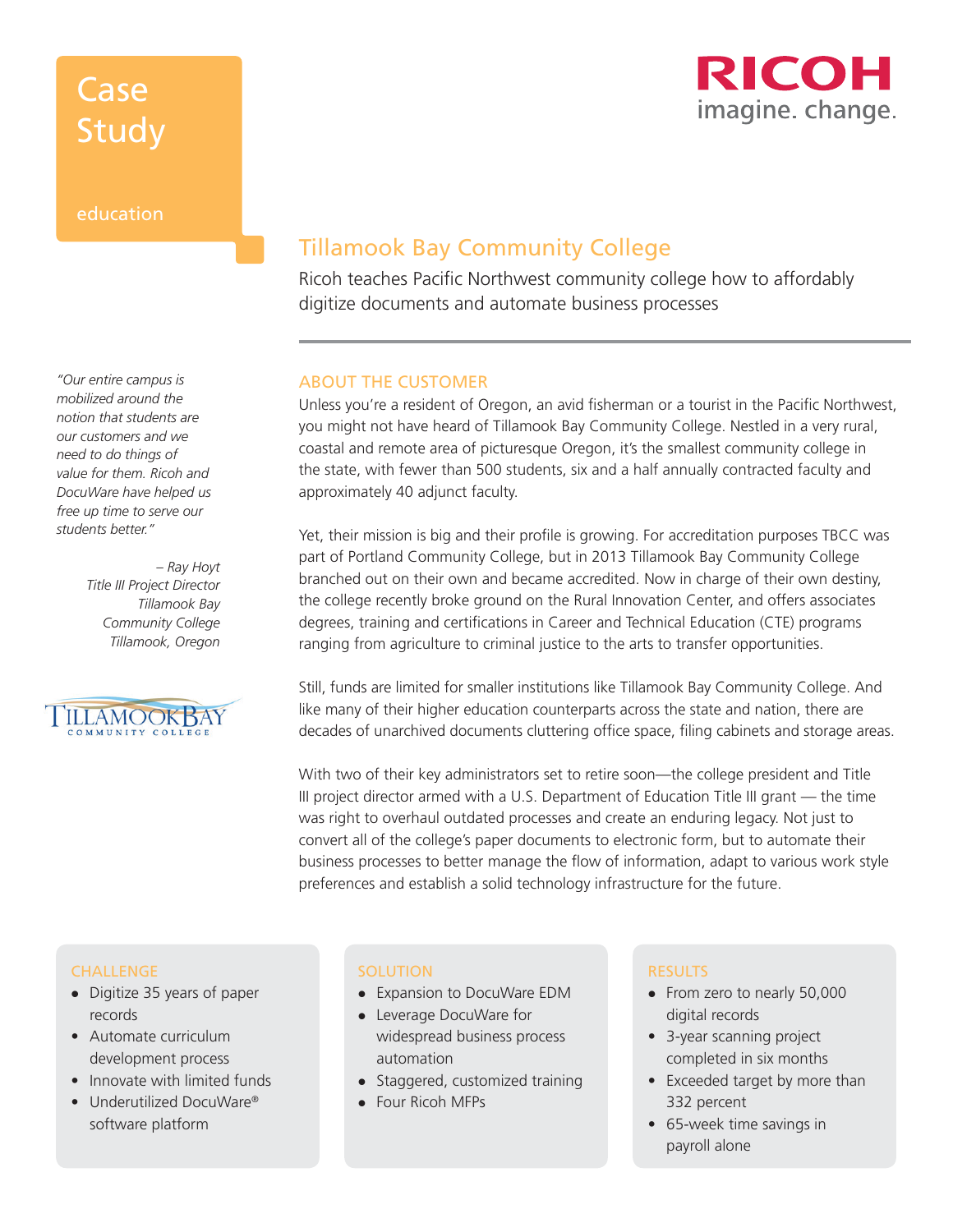## **RICOH** imagine. change.

# **Case Study**

#### **CHALLENGE**

As five-year plans go, Tillamook Bay's was ambitious. They wanted to eventually migrate most of their paper records to an electronic form. It would be no simple task, as the college had amassed 35 years' worth of paper documents throughout various departments, from student services and financial aid to the college foundation and human resources.

"Our president had become the college's archivist because the last three presidents threw nothing away," said Ray Hoyt, Title III Project Director at Tillamook Bay Community College. "We had bazillions of documents in our building."

At the same time, the college's chief academic services officer was exploring options to procure software to automate writing, revising, approving and publishing class curricula—as well as to align curricula learning outcomes with assessments. The costs for curriculum development software ranged from \$40,000 to \$100,000, plus annual fees. There were some funds available for this since TBCC secured in 2013 a Title III Grant from the U.S. Department of Education, entitled Improving Persistence and Completion, Capacity and Resource Development through Technology and Resource Development. Along with curriculum development tools, the college wanted to transform their electronic document management (EDM) with something fairly simple and intuitive to scan paper documents as well as digitally store and retrieve them.

All of this was bubbling to the surface right when a new Ricoh representative for Oregon called on TBCC to introduce herself and learn about the college's challenges. In one meeting, she discovered the college's plans to digitize paper documents and automate curriculum development.

She also learned the college already had DocuWare® software, but it wasn't being used beyond the Student Services department. DocuWare software automates business processes and workflows by electronically managing and sharing documents regardless of their format or source. With DocuWare, documents are readily available—where and when they are needed—and files can be located with one quick search.

college's archivist because the last three

Suddenly, an idea emerged. An expansion of the college's DocuWare platform could be the right tool to digitize all of their paper records and automating business processes for curriculum development and beyond.

#### **SOLUTION**

Rather than buying pricey software piecemeal, we recommended that Tillamook Bay leverage their current DocuWare platform and expand the system with DocuWare EDM. Intrigued, the college agreed to work with us to explore the possibility.

We mapped out the college's current processes and compared them to the capabilities of DocuWare EDM. They held Q & A sessions with five of the college's departments that could benefit from automated processes and provided demonstrations on how DocuWare EDM could accomplish their goals.

"We developed a trust-oriented relationship with Ricoh through the discovery process," said Hoyt. "They helped us figure out what would work best as a long-term solution not just a quick fix."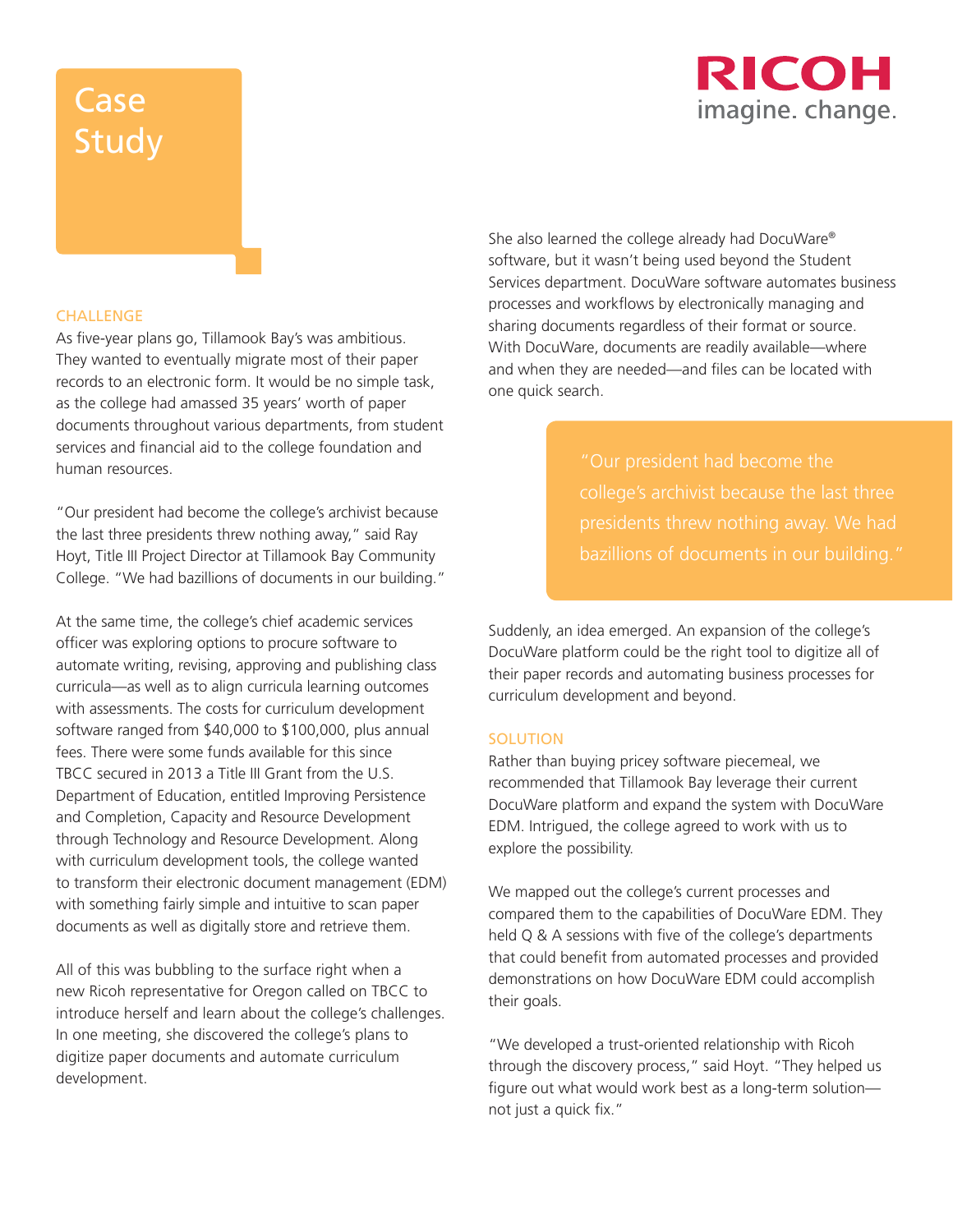### RICOH imagine. change.

# **Case** Study

In the end, we successfully demonstrated that one software platform could meet the vast majority of the college's needs—instead of separate costly pieces of software they had considered. DocuWare EDM could handle 95 percent of the scanning, storing and retrieval of digitized documents. It could also satisfy about 80 percent of the college's need for business process automation throughout human resources, business services, student services, instructional services and the college foundation.

"With the other software packages we were considering, we were talking real money," said Hoyt. "Ricoh knew going with DocuWare would be very reasonable for us."

Midway through the discovery process, we learned that the college's lease on their four multifunction printers (MFPs) was also about to expire. Having come to trust our technology and expertise, the college switched to Ricoh MFPs so they would have just one trusted vendor for EDM and printing hardware.

"We're a small college that's cautious about our financial decisions," said Hoyt. "Ricoh was the best deal in terms of products and service."

"We developed a trust-oriented figure out what would work best as a long-term solution—not just a Once we on-boarded the DocuWare EDM expansion, the focus then turned to training. President Connie Green wanted to make sure the technology worked—and staff would use it. They even asked for a customized training approach to promote staff adoption.

"We wanted to make sure we had behavioral change and the technology would be used on an ongoing basis," said Green. "Ricoh adapted and customized their training to fit our needs, not the needs of their corporation."

To do so, we implemented a staggered training approach. One department was targeted for training every two weeks, beginning with two hours of Skype training on Monday followed by staff entering documents into the system the rest of the week. The college brought in a paid, parttime student to rotate between the departments, enter documents and troubleshoot issues. In the end, the staff became enthusiasts of the new DocuWare EDM solution.

"We knocked the socks off training and the DocuWare technology continues to be used today because work style change happened," said Hoyt.

#### **RESULTS**

Tillamook Bay couldn't be more pleased with both Ricoh and the DocuWare EDM solution. Digitizing all of the college's paper documents was expected to take three years, but was far ahead of schedule—in just six months.

In addition to backfile conversion of old paper records, college staff are also using the DocuWare technology for day-forward scanning of new paper documents. Grant funds were used to pay for the DocuWare expansion because the project met the criteria for business process improvement, increased efficiency and continuous process improvement. And plans are in the works to expand DocuWare even further to implement all of the workflow automation the college needs.